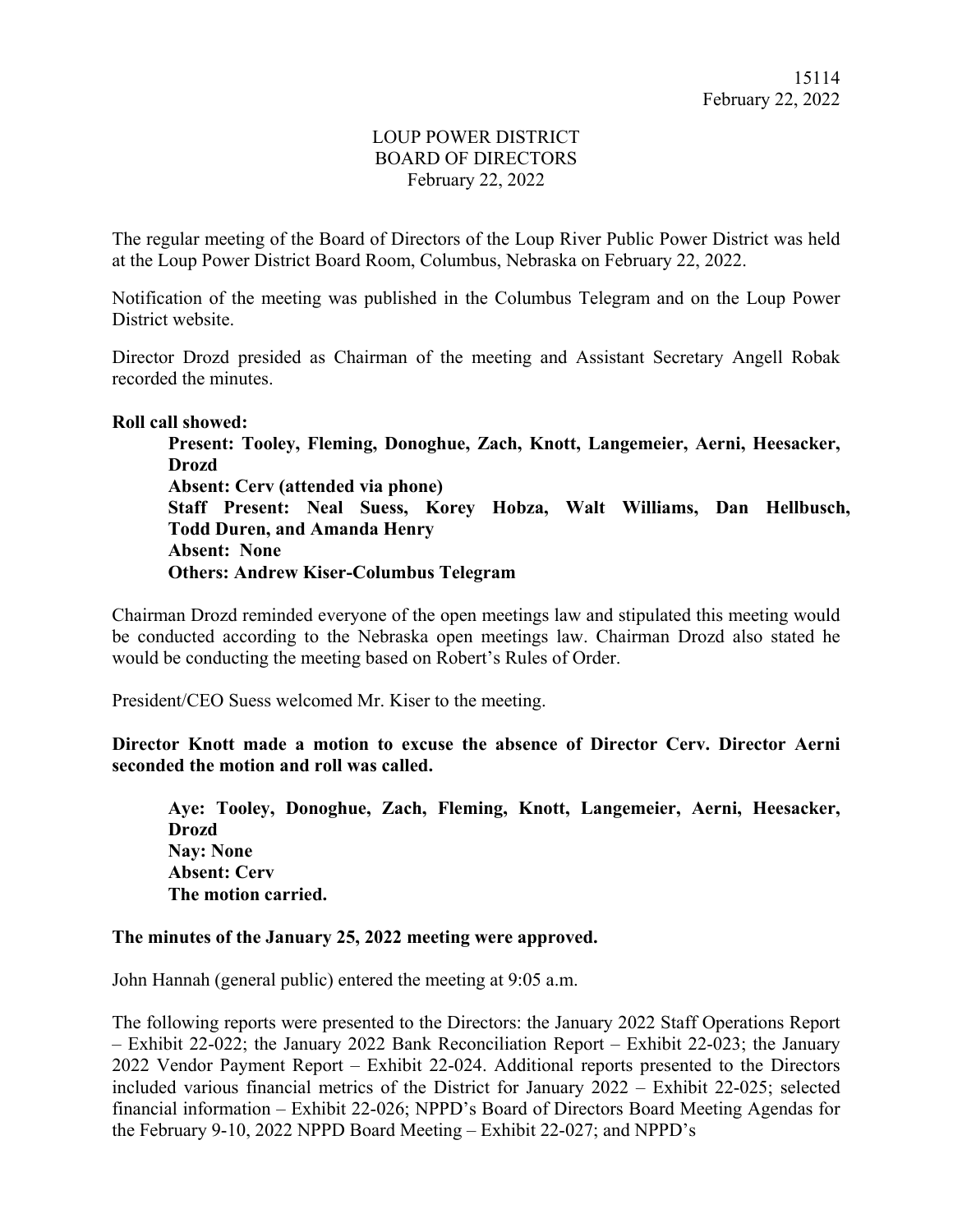RRC/PRAB/Customer Meeting Agenda and Presentations for the February 17, 2022 Meeting – Exhibit 22-028.

### **Executive Committee**

A letter addressing District Water Issues is filed as Exhibit 22-029.

President/CEO Suess indicated that, regarding license compliance, there has been little activity during the past month. Mr. Suess stated that management has submitted the Revised Loup River Bypass Reach Streambank Monitoring Plan to the Federal Energy Regulatory Commission (FERC) for approval, and will be filing the Canal Bank Monitoring report, Bypass Reach Streambank Monitoring report, and Invasive Species Monitoring report to FERC, which is due by February 28, 2022. Mr. Suess reiterated that management held a meeting with FERC Staff regarding the District's Operation Compliance Monitoring Plan and the United States Fish and Wildlife Service (USFWS) Biological Opinion (BO), and added that management needs to submit an update to FERC Staff on where the process stands to date. President/CEO Suess stated the District's intervention in the revised interbasin water transfer case continues to wait on the Department of Natural Resources (DNR) who is reviewing the information and hearing transcripts. Mr. Suess stated the DNR could make a ruling at any time, and once that ruling is made, further discussion will take place regarding the next steps to be taken. President/CEO Suess indicated the District continues to hold in abeyance the Eighth Circuit Court of Appeals filing for review of the License Order, with the next filing expected to take place in early March 2022. Regarding damage and repair from the mid-March 2019 storm event, Mr. Suess stated that management submitted its sixty percent drawings for the Canal remediation to FERC and, after meeting with FERC Staff to discuss these drawings and calculations, the District is beginning work on the final design drawings with its engineer, Olsson, Inc. President/CEO Suess indicated that it will take approximately four to five months to complete the drawings, and bids for this project are expected to take place in fall 2022, with construction beginning in spring 2023. Mr. Suess stated that work continues on the jetties, with the south side work on the damaged jetties complete and work on the north side expected to be completed in 2022. Management and the Board discussed several items related to the District's hydroelectric license.

A letter regarding Further Discussion on Broadband in the Loup-Cornhusker Area is filed as Exhibit 22-030.

President/CEO Suess indicated that six different public entities: the District, NPPD, Boone County, Colfax County, Nance County, and Platte County have entered into a Memorandum of Understanding (MOU) which would allow public entities to work together to explore funding options to bring broadband service to rural areas of the District's service area and begin discussions with private entities who could deliver end-use service. Mr. Suess noted that the counties involved in this effort have American Relief Plan Act (ARPA) money that is available to use for rural broadband. Mr. Suess added that Pat Pope, former President/CEO of NPPD, who is leading this effort, has invited Cornhusker Public Power District (CPPD) to enter into this MOU, and he continues to wait on CPPD's response. President/CEO Suess reiterated that on January 20, 2022, the public entities who joined the MOU met to examine what the next potential steps might be to further this effort, as each party sees the benefits of moving forward. Mr. Suess stated that NPPD is working on a broadband study with South Central PPD who has partnered with Glenwood Communications, and is also beginning discussions with the counties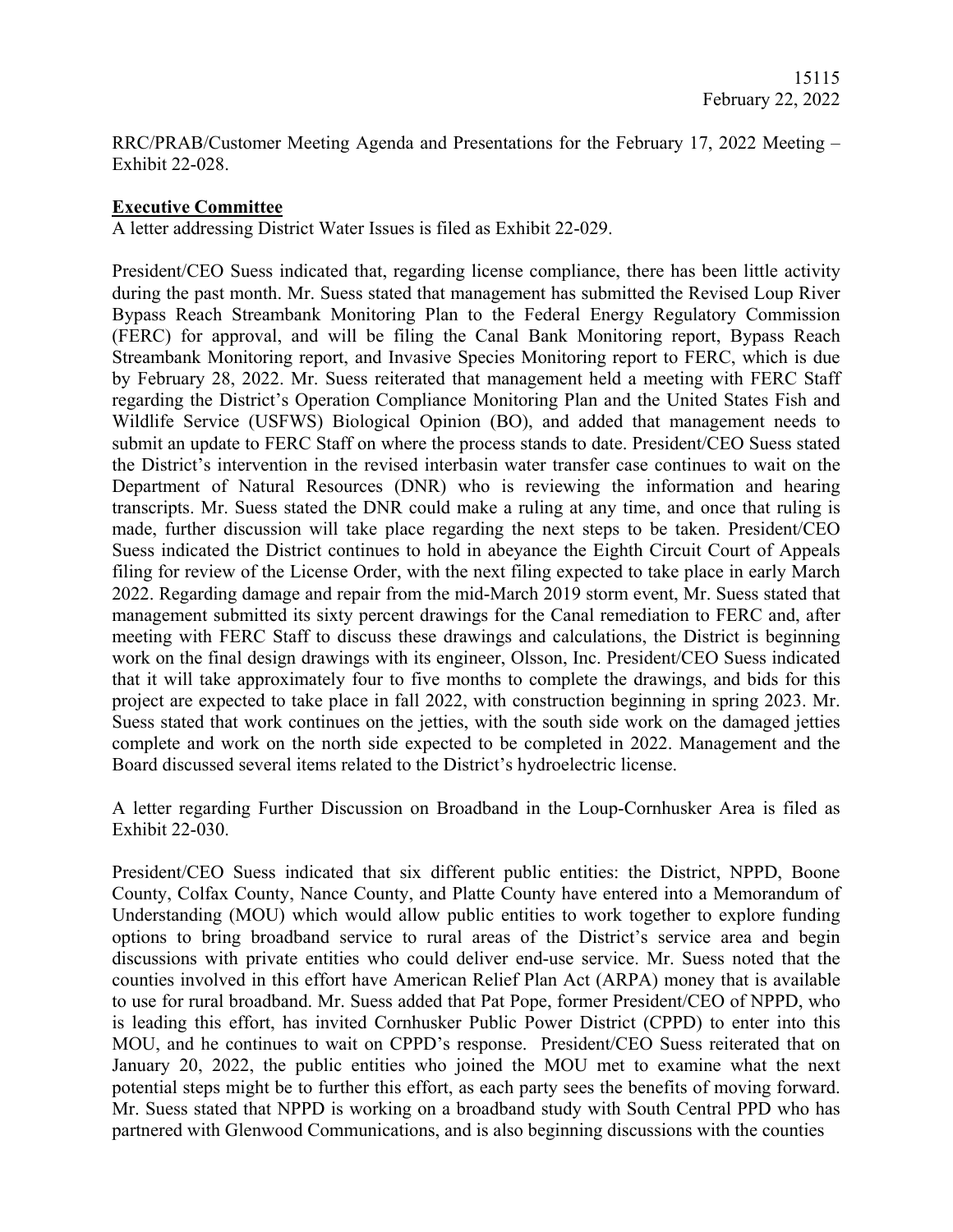of Butler, Polk, and York, as well as other public entities. President/CEO Suess indicated that there has been a setback with the Public Service Commission (PSC), as other broadband companies have claimed that they can and have met the need of some rural communities. Mr. Suess noted that conversations continue with entities in the District service area regarding construction of a backbone network, and another meeting will be set up in early March to further discuss this issue. Management and the Board discussed various items related to the rural broadband issue.

## **Finance and Budget Committee**

A letter regarding 2020 Utility Operating Ratios is filed as Exhibit 22-031.

President/CEO Suess indicated the American Public Power Association (APPA) recently filed a report which compares the operating ratios of various public power systems, and he reviewed this report with the Board. Mr. Suess presented tables illustrating the District is below or equal to the first quartile in most classes of customers and is below the median for all customer classes. President/CEO Suess noted that the District is near the median in labor expense per worker-hour, and expressed that this shows the District is close to where it needs to be in wages compared to other utilities. Management and the Board discussed information included in the APPA report.

President/CEO Suess and the Board set Tuesday, March 15, 2022, at 9:00 A.M. as the date for the Finance and Budget Committee to meet and review the 2021 audit.

### **Personnel, Safety, and Insurance Committee**

The 2021 Annual Safety Report is filed as Exhibit 22-032.

President/CEO Suess indicated that, overall, 2021 was another good year for safety at the District, considering the amount of work being performed by District personnel. There were five personal injury accidents, one lost-time accident, and one vehicle accident in 2021. President/CEO Suess presented a graph illustrating the Personal Injury and Vehicle Accident Reports from 1967 to 2021, which showed a significant drop in accidents over the last forty years. Mr. Suess also presented a chart which showed the District's Personal Injury and Vehicle Accident Reports for the years 2006 through 2021. Management and the Board discussed the 2021 Safety Report.

### **Support Services Committee**

The Legislative Bill Watch letter is filed as Exhibit 22-033.

President/CEO Suess stated the  $107<sup>th</sup>$  Legislature of the 2022 Nebraska Unicameral officially began its short 60-day session on January 5, and this session is expected to end on April 20. The main focus in the Unicameral this year is on bills related to the American Rescue Plan Act (ARPA), which has allocated \$1 billion for the State of Nebraska. The legislative hearings began on January 17 and are expected to be completed by March 3. Mr. Suess discussed with the Board several bills dealing with public power districts and water development: LB1015-Perkins County Canal Act; LB1023-Lake Development Act and Water Recreation Enhancement Act; LB1046- Appointment of Board members and President/CEO for NPPD and OPPD; and LB1058- Changing requirements for base-load generating units.Vice President of Corporate Services Duren discussed various bills being introduced by senators as well, indicating that the priority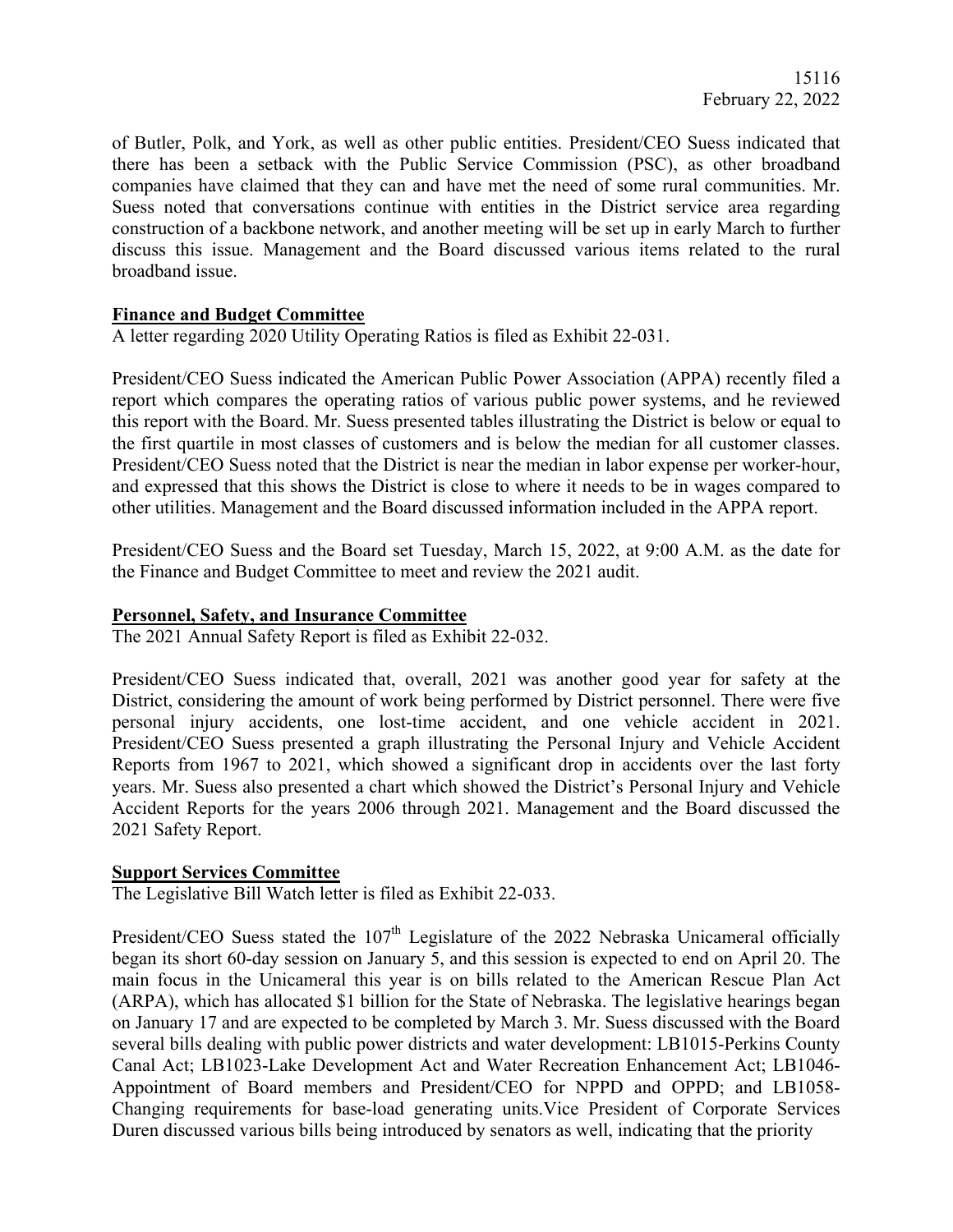bill deadline is February 22. Mr. Duren stated that if a bill isn't prioritized by a senator or committee, it will not be discussed. Mr. Duren also noted that Senator Groene has resigned, and the Governor will appoint a person to fill Senator Groene's seat until his term expires in 2023. Several bills are being closely watched by organizations of which the District is a member, including the Nebraska Power Association (NPA) and the Columbus and State of Nebraska Chambers of Commerce. Management and the Board discussed further items related to the 2022 Nebraska Unicameral session.

A letter regarding Payments Made to Communities and Community Clubs is filed as Exhibit 22-034.

President/CEO Suess indicated that checks for the eleven percent lease payments to cities and villages were delivered in February, as well as the ten percent lease payment to Cedar Rapids and payments to various community clubs and organizations. Mr. Suess noted that now all cities, towns, and villages have signed new contracts with the District, and will be paid quarterly.

At 10:13 A.M. the Board took a brief break and returned at 10:25 A.M.

At this time, Vice President of Accounting and Finance/CFO Williams presented his report to the Board, which included the financial report, filed as Exhibit 22-035. Reports to the Board were also presented by Vice President of Engineering Hobza and Vice President of Operations Hellbusch. Vice President of Corporate Services Duren presented his report to the Board which included a COVID-19 pandemic update as it relates to the District. A report was also presented by Human Resource Manager Henry.

The investment letter is filed as Exhibit 22-036.

**Director Knott made a motion to approve the investment letter as presented. Director Donoghue seconded the motion and roll was called.** 

**Aye: Tooley, Donoghue, Zach, Fleming, Knott, Langemeier, Aerni, Heesacker, Drozd Nay: None Absent: Cerv The motion carried.** 

The work order letter is filed as Exhibit 22-037.

Management and the Board briefly discussed items contained in the work order letter.

**Director Aerni made a motion to approve the work order letter as presented. Director Heesacker seconded the motion and roll was called.** 

**Aye: Tooley, Donoghue, Zach, Fleming, Knott, Langemeier, Aerni, Heesacker, Drozd Nay: None Absent: Cerv The motion carried.**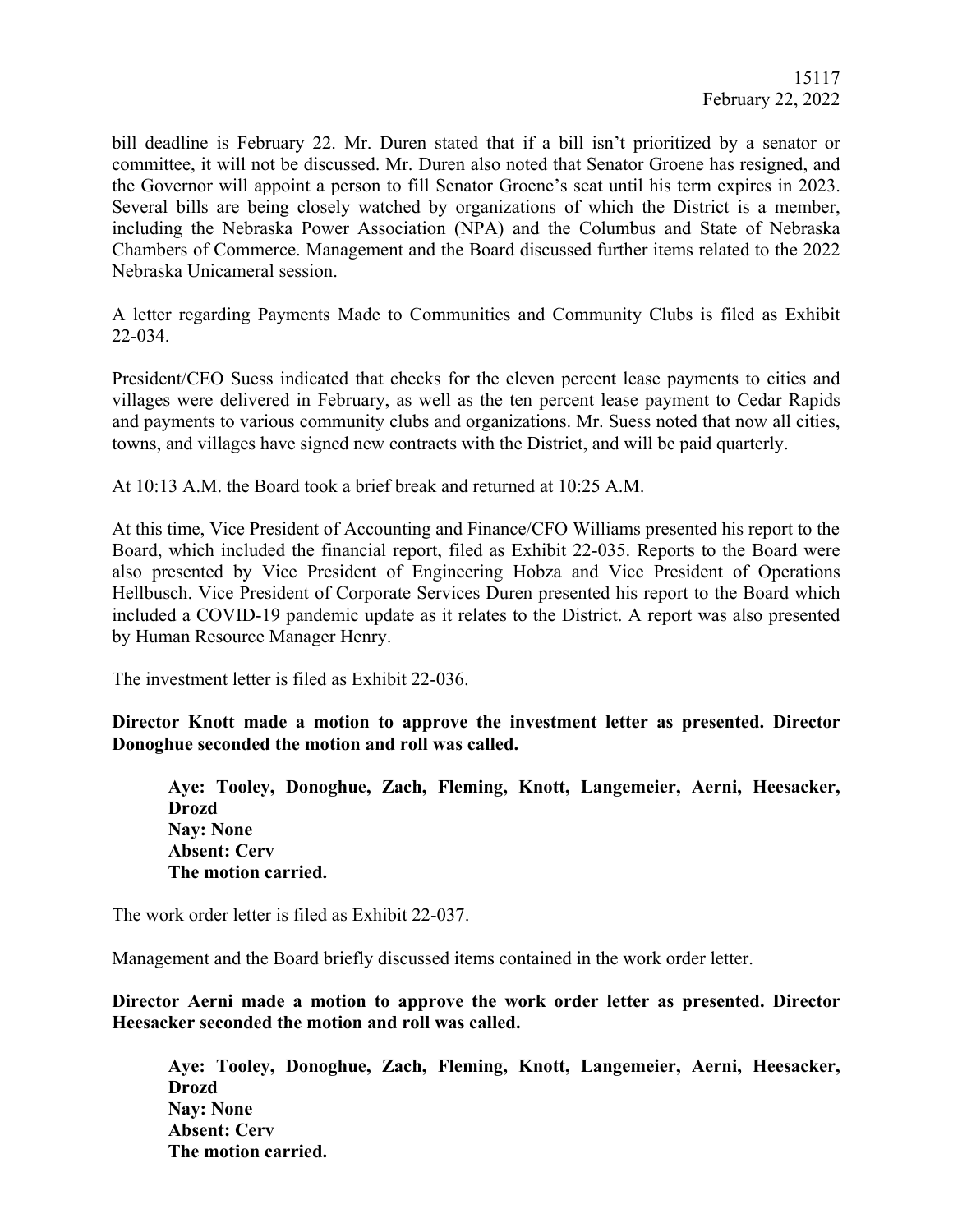A letter regarding Approval of Amendment to Contract No. 2021-02 – Settling Basin Sea Wall Design and Construction is filed as Exhibit 22-038.

President/CEO Suess indicated that, at the January 2022 Board meeting, the Board approved the bid from Midwest Infrastructure for the Settling Basin Sea Wall Design and Construction. Mr. Suess stated that Type C Riprap must be added to the contract, as the District is unable to guarantee it can provide this riprap at the time it is needed. Mr. Suess noted that an additional cost of \$17,100 will need to be added to the original contract cost of \$869,808. Management and the Board briefly discussed the amendment to the contract.

**Director Knott made a motion to approve Amendment to Contract No. 2021-02 – Settling Basin Sea Wall Design and Construction. Director Zach seconded the motion and roll was called.**

**Aye: Tooley, Donoghue, Zach, Fleming, Knott, Langemeier, Aerni, Heesacker, Drozd Nay: None Absent: Cerv The motion carried.** 

The next regular Board meeting is set for March 22, 2022, at 9:00 A.M. at the General Office.

President/CEO Suess stated that management is working on setting a date for the Safety Banquet as COVID-19 numbers continue to decline in the four-county area.

All Directors and officers of the District are required to file their NADC Form C-1 with the Nebraska Accountability and Disclosure Commission. The Directors were asked to let management know when their forms have been mailed. These forms must be received by the State no later than March 1, 2022.

The APPA Annual Conference is set for June 10-15, 2022 in Nashville, TN.

President/CEO Suess stated that incumbent Board members up for election needed to file by February 15, 2022, if they wanted to run. Non-incumbents need to file by March 1, 2022. It was noted that all incumbent Board members have filed, and as of February 22, one non-incumbent candidate who is running in Subdivision 6 has filed.

President/CEO Suess informed the Board that beginning March 7, 2022 through September 2022, the City will be performing street work on  $15^{th}$  Street from  $23^{rd}$  Avenue to  $27^{th}$  Avenue, which will affect employee parking and access to the general office. Mr. Suess noted that the drive-thru window will be closed during this time, and parking arrangements for employees are being determined.

**Director Fleming made a motion to adjourn. Director Langemeier seconded the motion. The motion carried by voice vote.**